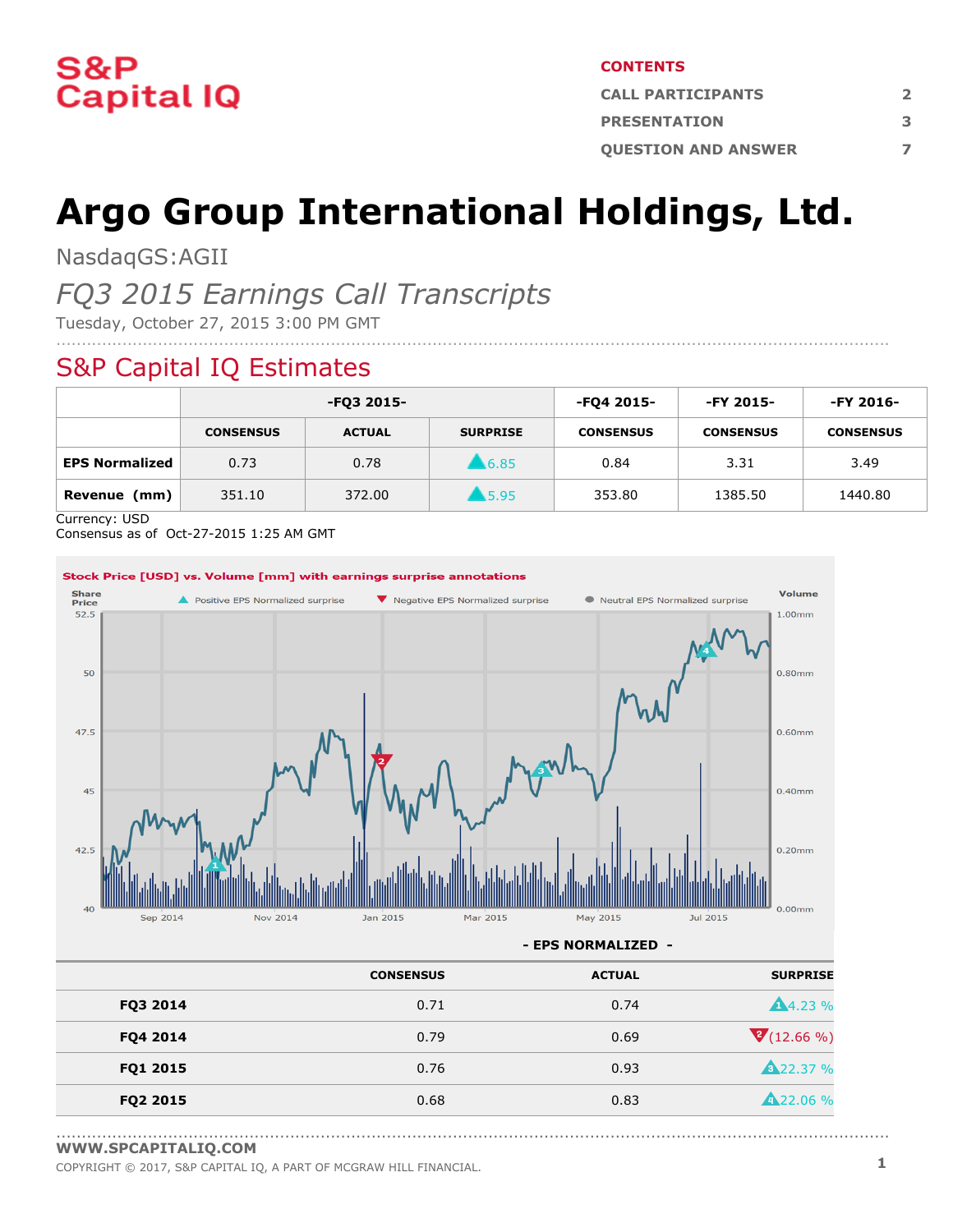....................................................................................................................................................................

# <span id="page-1-0"></span>**Call Participants**

**EXECUTIVES**

**Jay S. Bullock** *Executive Vice President and Chief Financial Officer*

**Mark E. Watson** *Chief Executive Officer and Director*

**Susan Spivak Bernstein** *Senior Vice President of Investor Relations*

**ANALYSTS**

**Adam Klauber** *William Blair & Company L.L.C., Research Division*

**Arash Soleimani** *Keefe, Bruyette, & Woods, Inc., Research Division*

**Charles Gregory Peters** *Raymond James & Associates, Inc., Research Division*

**Christopher William Martin** *Macquarie Research*

#### **Kenneth G. Billingsley**

*Compass Point Research & Trading, LLC, Research Division*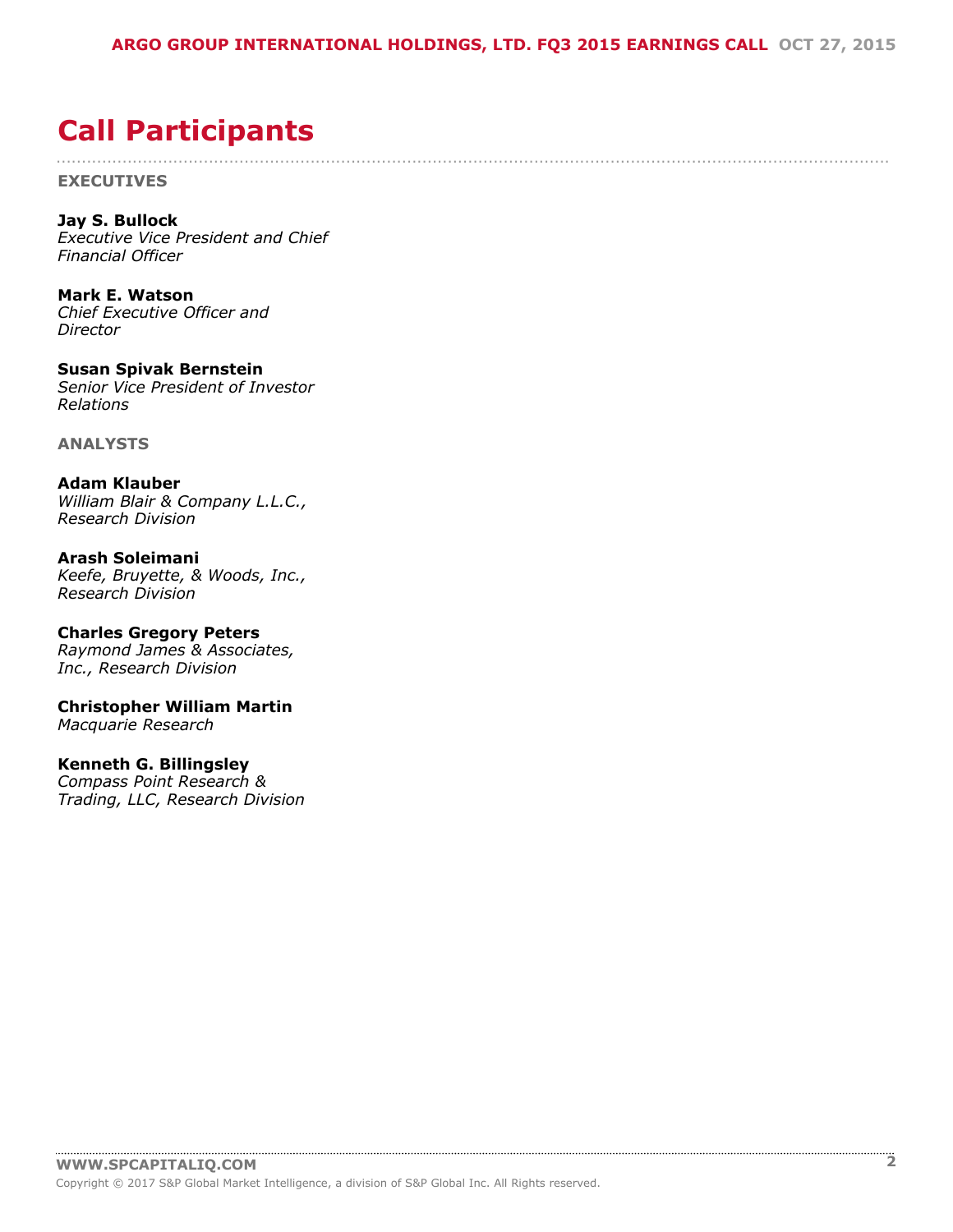# <span id="page-2-0"></span>**Presentation**

**Operator**

Good morning, and welcome to the Third -- Argo Group's Third Quarter 2015 Earnings Conference Call. [Operator Instructions] Please note this event is being recorded.

....................................................................................................................................................................

I would now like to turn the conference over to Susan Spivak Bernstein, Senior Vice President of Investor Relations. Please go ahead.

#### **Susan Spivak Bernstein**

#### *Senior Vice President of Investor Relations*

Thank you, and good morning. Welcome to Argo Group's conference call for the third quarter and 9 months 2015 results. Last night, we issued a press release on earnings, which is available on the Investors section of our website at www.argolimited.com.

Presenting on the call today is Mark Watson, Chief Executive Officer; and Jay Bullock, Chief Financial Officer. We're pleased to review the company's results for the quarter as well as provide you with management's perspective on the business.

As the operator mentioned, this call is being recorded. Following management's opening remarks, you'll receive instructions on how to queue.

As a result of this call, Argo Group management may make comments that reflect our intentions, beliefs and expectations for the future. Such forward-looking statements are qualified by the inherent risks and uncertainties surrounding future expectations, generally, and may materially differ from the actual future results involving any one or more of such statements.

Argo Group undertakes no obligation to publicly update forward-looking statements as a result of events or developments subsequent to this conference call. For a more detailed discussion of such risks and uncertainties, please see Argo Group's filings with the SEC.

With that, I'll turn the call over to Mark Watson, Chief Executive Officer of Argo Group. Mark?

#### **Mark E. Watson**

#### *Chief Executive Officer and Director*

Thank you, Susan. Good morning, everyone, and welcome to Argo Group's third quarter earnings call. I'd like to share my thoughts about the quarter, after which, Jay Bullock will add some commentary to the financial results. Also, joining us on this quarter's call is Axel Schmidt, our Chief Underwriting Officer, and we look forward to responding to any questions you may have during the Q&A portion of the call following our remarks.

After the market closed yesterday, Argo reported growth in operating earnings to \$0.86 per share in the third quarter of 2015. And for the first 9 months of 2015, operating earnings per share were \$2.80, up 13.3% from the prior year. These are encouraging results, and we remain focused on the ongoing dayto-day challenge of innovating and adding differentiated value to our customers, especially given the competitive landscape.

Our results reflect continuing work across all divisions to stay focused on growth and profitable business and identifying new opportunities for future profitable growth.

Some quick examples include strong results in the casualty area for our E&S segment and Argo Pro, our smaller entity professional liability business; and the positive turnaround of the results of Trident, our public entity insurer.

Overall, for the first 9 months of 2015, we posted a combined ratio of 95%, reflecting continued improvement in all of our operating segments. During the same 9-month period, we also generated a 24%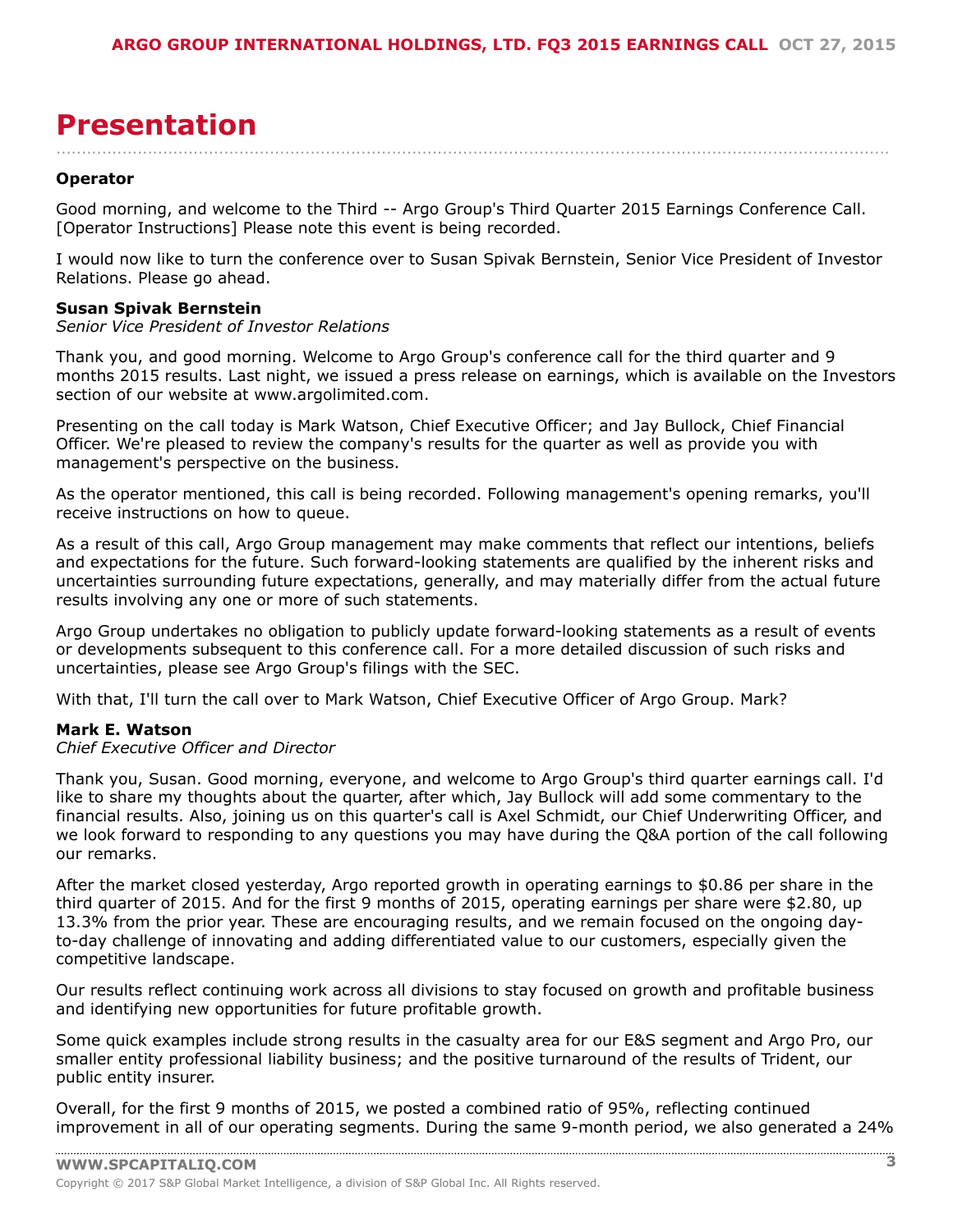improvement in underwriting income to \$50.4 million from \$40.6 million in 2014. We are making ongoing progress in achieving efficiencies across the organization.

Our underlying expense ratio is showing favorable year-over-year comparisons in both the 3- and 9-month periods, particularly for non-acquisition expenses. Our loss reserves remained strong as we have benefited from favorable loss reserve development now for the last 18 consecutive quarters. And a point worth noting, each of the last 10 years has shown positive development as well.

From a growth standpoint, we continue to find opportunities in our niches to grow intelligently and profitably despite challenging market conditions. Our top line was up 6.9% in the third quarter and up 5.8% in the 9-month period. Like in previous quarters, we remain focused on constant improvement in the mix of business. Part of this is actively managing the book across the pricing cycle and maintaining a high level of diversification.

In addition, we're employing new analytical and business process tools, in some cases, increasing demand by making it easier for our clients to do business with us. That said, across the entire business, rates have flattened out with some lines of business, like property, experiencing reductions. Offsetting that pressure somewhat, we're achieving strong rate -- strong retention rates in both our well-performing books of business, those we're actively working on improving risk selection. Our results reflect some of the impact of these initiatives, but we expect to see further improvements going forward.

Now let me briefly comment on each of our operating segments. In our Excess and Surplus Lines business, gross written premium was up 10.9% in the third quarter and 12.7% for the first 9 months of 2015 compared to 2014. We're achieving growth in our casualty units, our largest business by volume within E&S, by nearly 20%, reflecting the benefit from our investments in technology and overall process improvement. Our E&S premium growth also reflects the contribution from new teams and product lines. Over the last year, we have significantly reduced our exposure to Transportation lines and have now returned that much smaller business to profitability. On average, rates were modestly down across the segment, other than property, which was down a fair bit due to continued competition.

This quarter reflects the significant work that's gone into improving the results in certain businesses in our Commercial Specialty segment. Overall, premium was up 6.6% in the quarter and 5.8% in the first 9 months. Growth was driven by our program, public entity and surety businesses. In several of our businesses in this segment, we continued to achieve rate increases that are in line with the targets we've set. Despite this, we're seeing a continued increase in competition, especially in areas such as the public entity and mining businesses.

Argo Insurance, our retail insurance business, is now under the new leadership of Rooney Gleason, who - whose experience in distribution and risk management technology applications will strengthen our ability to provide market-leading solutions for our clients and look for us to talk more about this in a couple of quarters.

Turning to Syndicate 1200. While our results remained solid and consistent, pricing and competition remained intense across all the Lloyd's market. We grew our gross written premiums by 7.5% in the third quarter and 4.4% in the first 9 months of 2015. Growth, while modest, is being driven by the North American binder business and new risks we've added in recent years. The growth in these areas is being offset by price competition in U.S. direct and facultative property, energy and also our aviation portfolio, particularly, airlines. In addition, the increasing practice of moving open-market business in the facilities has begun to put pressure on acquisition costs to insurers, particularly ourselves. In fact, you'll note a slight increase in our expense ratio year-over-year for the third quarter, which was driven almost entirely by increased commission expense.

Overall, gross written premiums in our International Specialty segment declined 1.3% in the third quarter or 4.5% in the first 9 months compared to 2014. The decline in top line in the quarter reflects a decline in foreign exchange related to our business in Brazil as well as a reduction in our top line for Argo Re.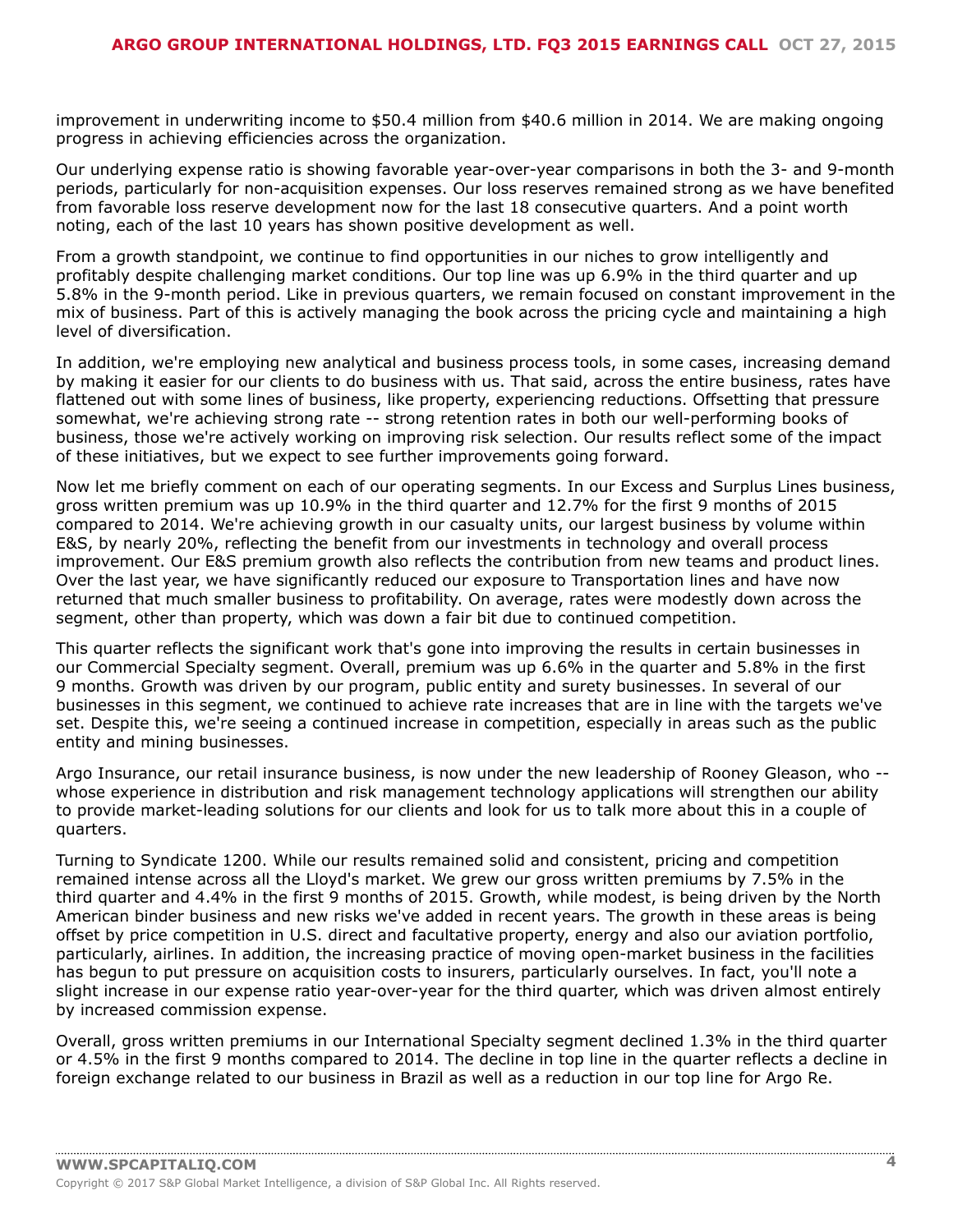In our Bermuda excess and casualty -- excuse me, excess casualty and professional liability business, we continue to see strong new business flow and higher renewal retention, however, rates were slightly down across the book.

Just going back to Argo Re for a minute, I should also add that reduction in top line is mainly driven by competition in the marketplace but no differently than what we expected for the quarter.

Turning to investments. Our investment portfolio declined just over 1% for the quarter. As many of you know, the third quarter provide-- to be quite a challenge as markets continued to grapple with concerns about slowing growth in China, oil price volatility and uncertainty surrounding the timing of the Fed's first interest rate hike. And U.S. equity markets were a bit challenged as was our portfolio. Just to give you an example, a lot of our -- we have a lot -- we have a fair amount of exposure to energy stocks, and they fell over 17% during the quarter. Some of that's rebounded since then. In fact, as of today, we've made back more in the portfolio than the declines of the third quarter.

Our net investment income for the quarter was \$21.3 million, down slightly from the prior quarter but up from the prior year. The prior quarter comparison is impacted by the timing of dividends from a private investment. However, our book yield has reached an inflection point versus both prior quarter and prior year, meaning, we would expect higher investment income in the quarters that follow, especially if and when risk-free rates move to more normalized levels.

Moving on to capital management, our philosophy has not changed. As you heard me say in the past, our first use of capital is to support the balance sheet and the ongoing business that we have then to save capital for available opportunities as they might arise and to then actively return excess capital to our shareholders in an effective manner.

During the quarter, we repurchased about \$4.8 million worth of stock at an average price of \$55.27. In the first 9 months of 2015, we've repurchased almost 600,000 shares for just under \$30 million at an average price of \$51.58. In total, over the last 6 years, we returned more than \$421 million of capital to shareholders, with \$330 million returned through share repurchases and \$90 million paid in cash dividends. We will continue to balance the return of capital to shareholders with our priority of building the Argo franchise and shareholder value in the long run.

As we look to the fourth quarter of 2015 and, more importantly, 2016, our focus will remain on an excellent customer service, generating growth in book value and providing stable returns to shareholders.

With that, I will turn it over to our CFO, Jay Bullock.

#### **Jay S. Bullock**

*Executive Vice President and Chief Financial Officer*

Thanks, Mark, and good morning, everyone. I'll provide some detail on the financials, and then we'll open it up to Q&A.

As highlighted, growth, while modest, was achieved in all of our business segments in the first 9 months of the year. But perhaps of greater significance was the improvement in the ex-CAT and ex prior year development loss ratio in 3 out of our 4 operating segments. This trend has continued over the last 3 years and is the primary contributor to the growth and underwriting income Mark mentioned. That higher underwriting income enables us to report an annualized net income return on equity of 10% despite a lower level of gains reported from the investment portfolio. Of note, related to loss trends, the third quarter and first 9 months of 2015 were characterized by continued overall favorable reserve development from prior accident years and a moderate level of catastrophe losses. For the quarter, we experienced net favorable development of \$6.6 million, which is a few million greater than reported in the third quarter of 2014.

In this year's third quarter, we had favorable development in all of our ongoing business segments. The largest component of this quarter's release was from our E&S business at \$10.1 million concentrated in casualty lines. This development was partially offset by a charge to our run-off segment as this is the [quarter](www.capitaliq.com) where we typically take a close look at the provision for A&E and risk management. The year-to-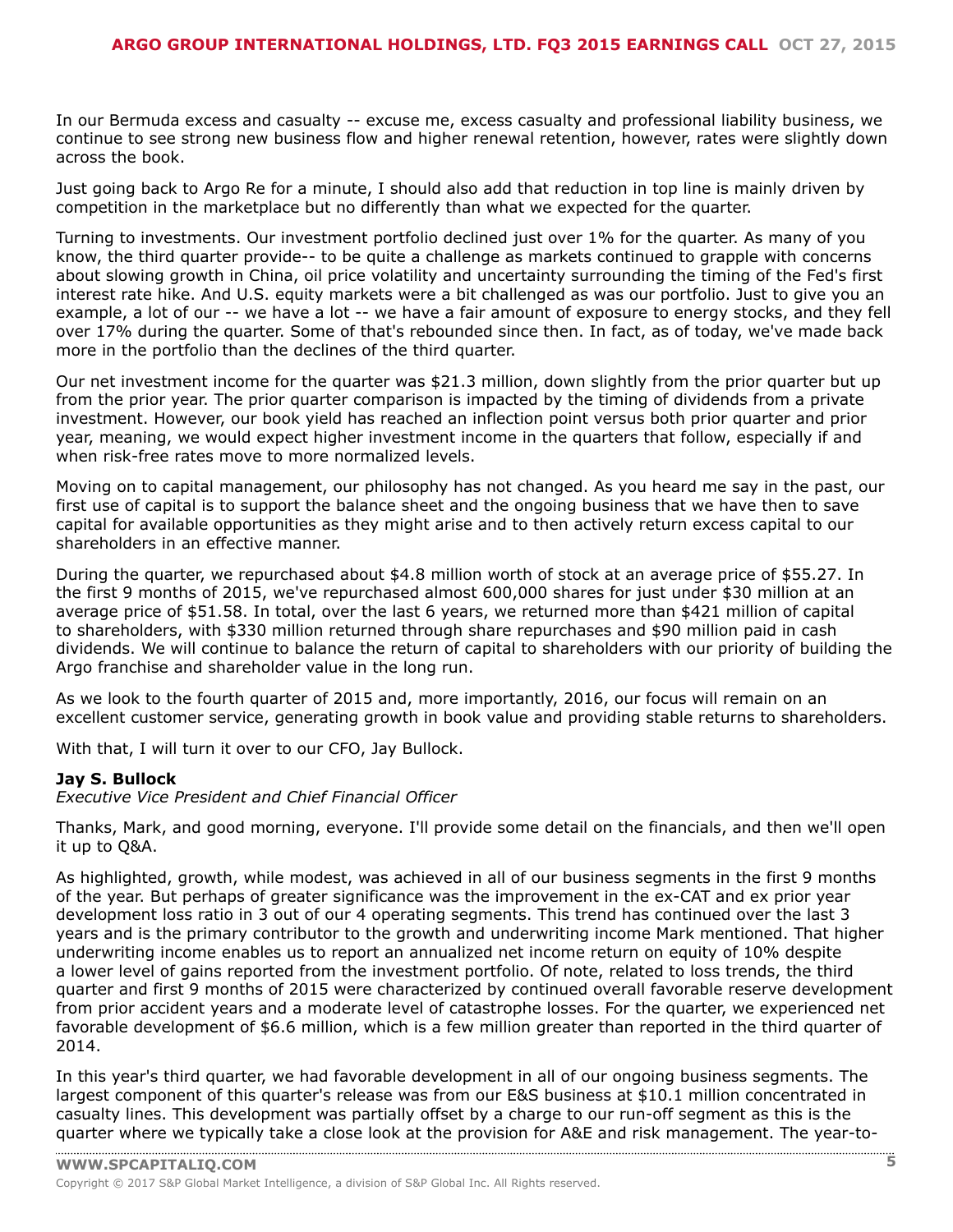date favorable development is \$15.3 million, which continues the long-term trends referenced earlier. All the relevant figures on loss development are displayed in a table in the press release.

In the third quarter of 2015, we posted a current accident year non-CAT loss ratio of 55.8%, essentially flat with the 56% posted in 2014 third quarter. Catastrophe losses that impacted our business for the quarter were \$13.1 million compared to \$5.5 million in the third quarter of 2015 and stemmed largely from the Tianjin explosion, approximately \$8 million, and various other smaller U.S. storms and international events.

As Mark mentioned, we continue to see a positive trend in our expense ratio, reporting a ratio of 38.4% in the quarter, down from 39.6% a year ago. And while our central focus remains the expansion of underwriting income, be it from loss or expense ratio improvement, there is a significant amount of work underway in the organization that continues to address our relative efficiency. We're examining each of our functional support areas as well as each business, often asking the question what can be supported across a broader area of the group. We'll continue to report on these efforts in coming quarters.

For the third quarter of 2015, the effective tax rate for the group was 2.5% and through 9 months, 8.5%, both lower than our expected 20%. The tax rate for the year has been affected by a number of onetime items, including certain foreign currency adjustments and credits in our U.K. operation, the receipt of a state tax refund in the U.S. as well as by an increased level of earnings in 2015 attributable to our operation in Bermuda.

Finally, to the balance sheet, we ended the quarter with a pretax unrealized embedded gain of \$100 million, down from \$167 million at June 30 and \$197 million at March 31. This decline was related to wider spreads in U.S. corporates and municipals, movement in foreign currency related to certain currency derivatives and the realization of unrealized gains from the sale of some equity positions. As Mark pointed out, most of the decline in the quarter has been -- more than the decline in the quarter has been regained in the month of October.

Operator, that concludes our prepared remarks, and we're now ready to take questions.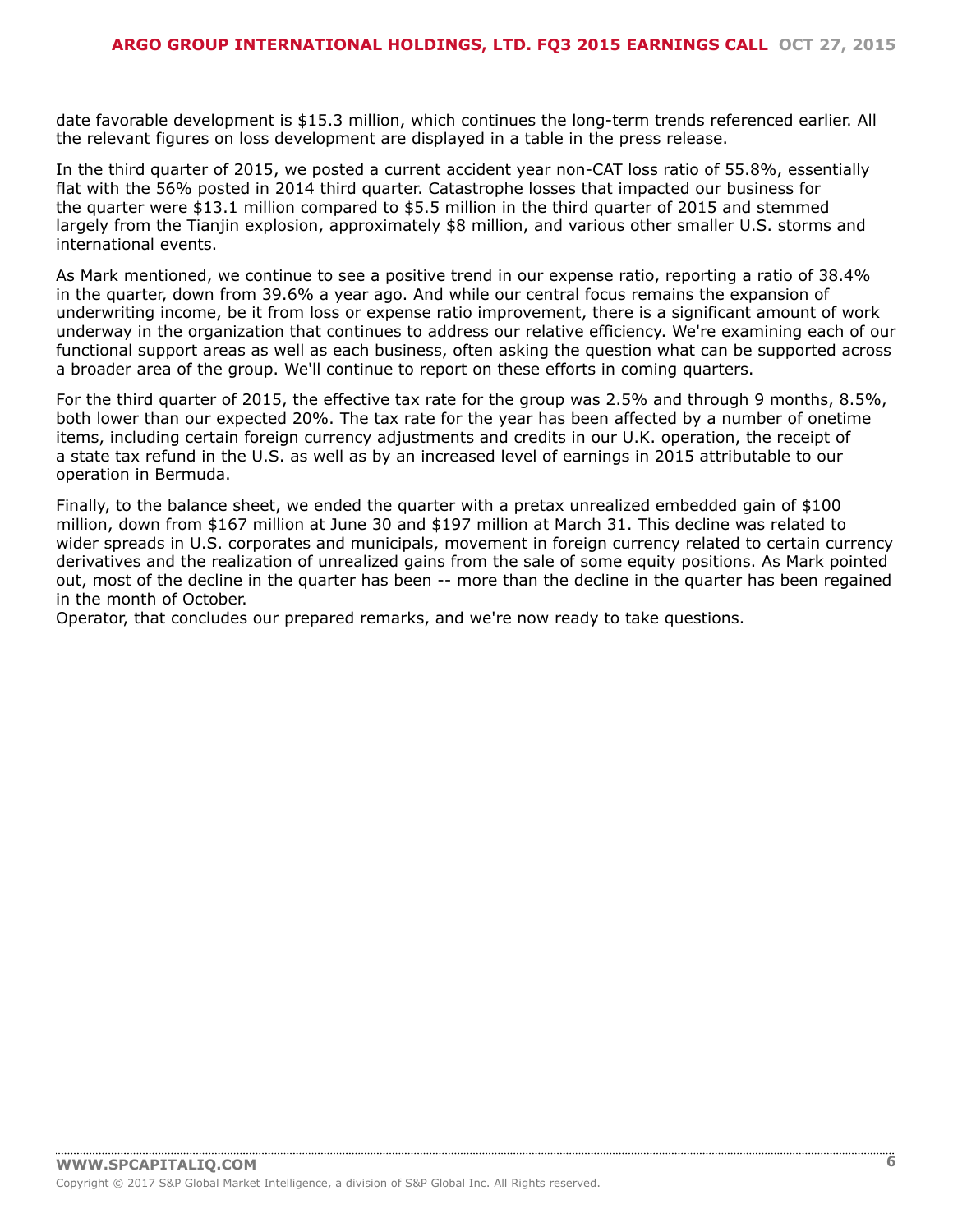### <span id="page-6-0"></span>**Question and Answer** ....................................................................................................................................................................

#### **Operator**

[Operator Instructions] And our first question comes from Greg Peters from Raymond James.

#### **Charles Gregory Peters**

*Raymond James & Associates, Inc., Research Division*

I had a couple of questions. If I look at the gross written premium on a consolidated basis year-todate, up 6%, almost 6%, which is a pretty solid result in a competitive market. When I think about the opportunities for growth next year and the puts and takes with pricing in the competitive marketplace, what kind of result do you think is -- do you think you can achieve a similar type of result next year? Or do you expect it to step down a little bit?

#### **Mark E. Watson**

#### *Chief Executive Officer and Director*

Actually, I think that in terms of top line next year, even with the market where it is, I think we have an opportunity to grow at a similar rate, and I'll tell you why. I think that as long as we continue seeing strong growth in our casualty segment within E&S, it maybe won't be 20% next year because that's awfully robust. But even if it's double digits, I think that moves the needle quite a bit. Within Commercial Specialty, while I was happy to see us grow a little bit this year, we've still been in retooling mode. Having said that, I think that whatever new premium write will be offset by the elimination of some small counts in our Argo Insurance segment. We have a number of initiatives going on in the syndicate that I think will lead to modest growth, and I'll define that as somewhere between 5% and 7%. It's a little early to tell right now though, given how competitive things are here in London. And then in our International segment, I think that if the real settles out, I think we will see some growth in Brazil. I would expect our business in Bermuda to remain relatively flat both for insurance and reinsurance. So plus or minus 5%, but I think relatively flat. But I think when you add it all up, I think that we still have an opportunity to see a similar amount of growth next year on the top line.

#### **Charles Gregory Peters**

#### *Raymond James & Associates, Inc., Research Division*

That's great color. A couple questions on the expense side. And I recognize, Mark and Jay, you both touched on the issue in your prepared comments. But Syndicate and International Specialty didn't show year-over-year improvement. Your other businesses did, and you did on a consolidated basis. Should we be thinking in the context of eventually you're going to start to show some improvement in those 2 businesses that are lagging right now? Or because of the competitive environment, should we hold out sort of steady-as-we-go sort of outlook?

#### **Mark E. Watson**

#### *Chief Executive Officer and Director*

Well, I think -- so the -- I'm going to give you multiple answers. I think that, in general, we will continue to see improvement in the expense ratio across the board. I think that some of that is going to come from additional earned premium. Some of it's going to come from us beginning to streamline and simplify our operations, and I think some costs will actually come out of that. We began working on that a few months ago, and I'll have more to say about that next quarter. I think offsetting some of that will be the reality that in this market, we're all having to pay more acquisition costs or higher commissions than we were a year ago. That was the pressure that you saw in the syndicate that I mentioned earlier, and actually, that was pressure in International Specialty as well. So that's a little harder to control because it's -- the market is the market. Having said that, I think if we can continue to grow our earned premium modestly that we'll continue to see improvement in the expense ratio. And I'm sure Jay will jump in a minute and remind everyone that we're more focused on the combined ratio as a whole, but I was very pleasantly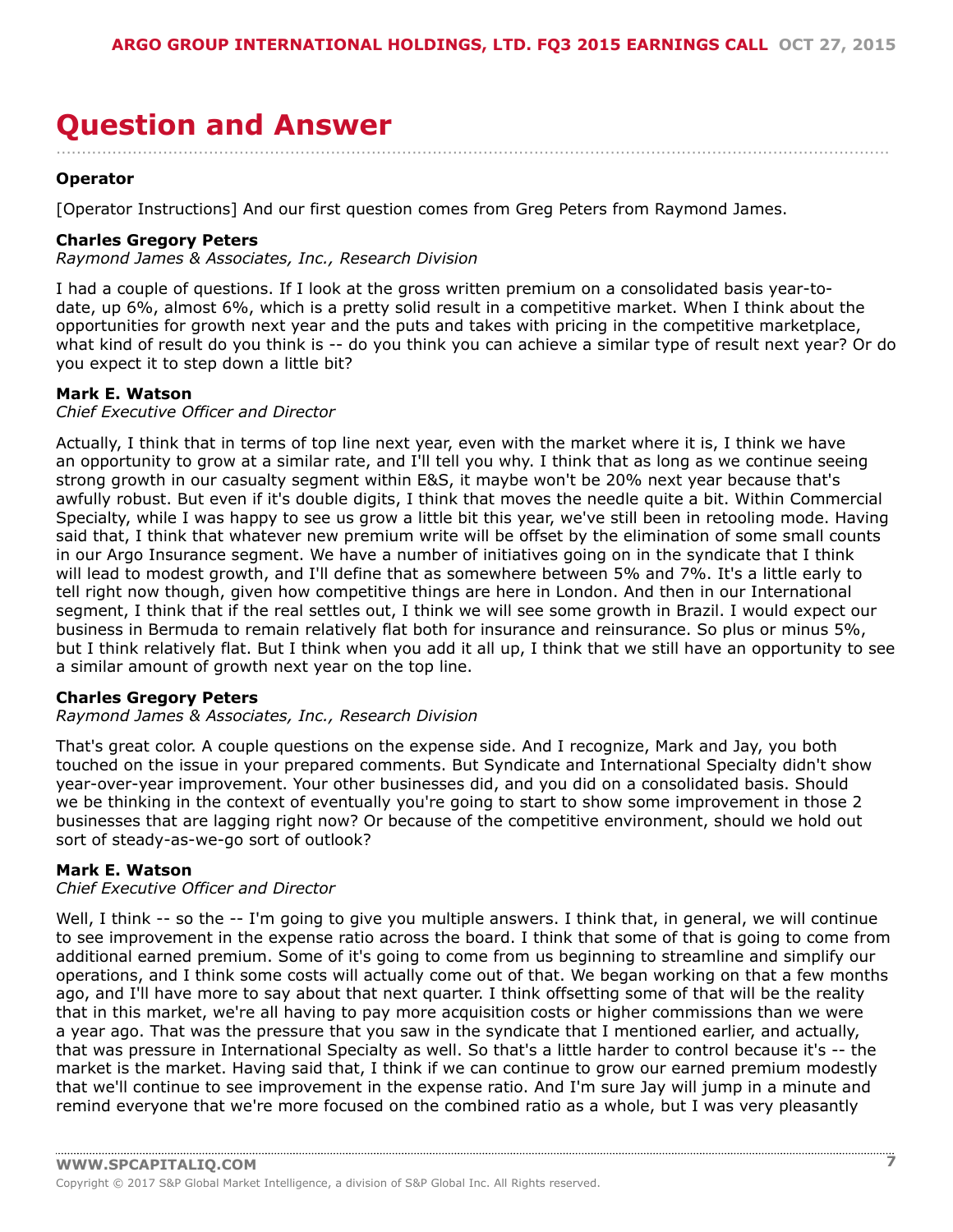-- pleased to see the expense ratio improvement in the U.S. businesses finally start to play out in the financial results.

#### **Charles Gregory Peters**

*Raymond James & Associates, Inc., Research Division*

Jay, on the expense side, in the last conference call, you talked about the impact on a higher stock price in terms of incremental expense. And I'm just trying to gauge how I should be thinking about that. Since the end of the quarter, the stock has performed quite well and actually has performed well on a year-to-date basis, too. But if I look at the price of the stock at the end of the quarter, it was \$56 and some change, and yet there was a high in the quarter of \$59 and some change. And the difference between the 2, based on where the stock is today, can add up to a couple million dollars or more in terms of incremental expense. So what -- how should we -- how should the formula -- how should we calculate the formula?

#### **Jay S. Bullock**

*Executive Vice President and Chief Financial Officer*

Well, I'll go -- I'll kind of go through the comment that I made last quarter, and the one thing I will say is caution everybody that if it were -- it's somewhat of a spreadsheet exercise, but it's never perfect. We're dealing with the option math and other things and forfeiture rates and so forth. But we expect to see in any given quarter the stock to go up, call it, 2% or 3%. If we expect growth in book value to be between 8% and 10% a year, and it does that divided by 4, that's kind of what we expect to see in the stock price. We had the good fortune of seeing it move up to a more reasonable valuation level recently. But embedded in that increase of 2% to 3% is probably \$2 million to \$3 million of LTI expense. Beyond that, it's kind of every dollar increase is somewhere between \$1.5 million and \$2 million of additional expense. So the extrapolation to movement in the fourth quarter or movement in October is appropriate if and when the stock closes out the end of the year at that same level. Intra period is not as impactful as the start and end of a given quarter. And that's...

#### **Charles Gregory Peters**

*Raymond James & Associates, Inc., Research Division*

So the...

**Jay S. Bullock** *Executive Vice President and Chief Financial Officer*

And Mark -- sorry go ahead, Greg.

#### **Charles Gregory Peters**

*Raymond James & Associates, Inc., Research Division*

No, no. You -- what were you saying? I'm sorry.

#### **Jay S. Bullock**

*Executive Vice President and Chief Financial Officer*

Well, Mark was pointing out, it is a noncash charge in the period that we recognize it.

#### **Charles Gregory Peters**

*Raymond James & Associates, Inc., Research Division*

Right, right. So okay, I'll use the end of the quarter as sort of a bogey or a baseline. The final question is capital management. I think your run rate the last couple of years has been between \$40 million or \$50 million of stock repurchases. Year-to-date, it seems to be like you're running a little bit below that run rate. And I'm wondering if now that the stock is above book value, if it's changing your calculus or if there's a change in your perspective towards share repurchase.

#### **Mark E. Watson**

*Chief Executive Officer and Director*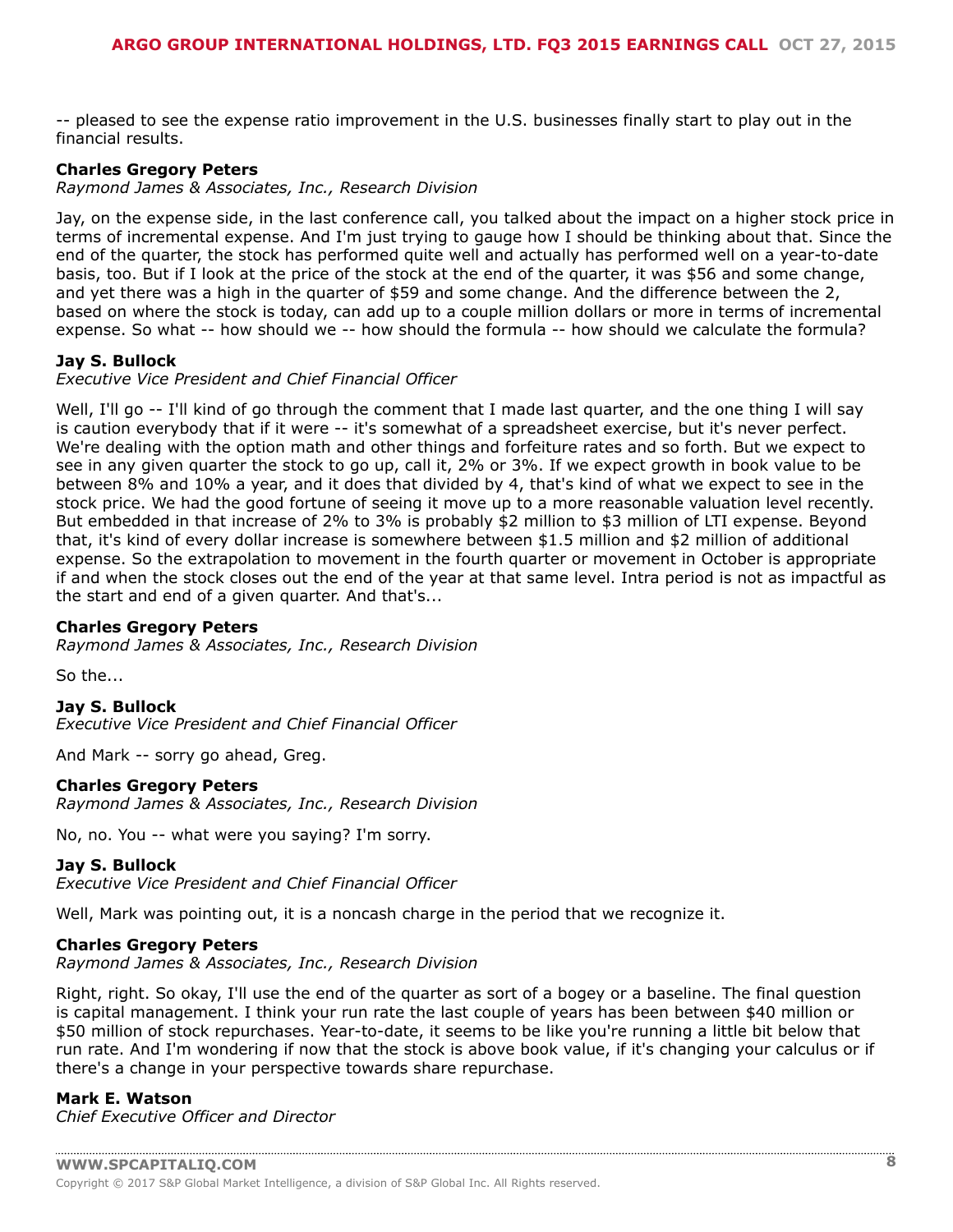Well, remember in the third -- the third quarter is usually pretty light because we're in the CAT season, so we don't tend to buy back as much in the third quarter.

#### **Charles Gregory Peters**

*Raymond James & Associates, Inc., Research Division*

Yes. So otherwise, there's no change in your approach, and I think you highlighted it in your opening comments. Is that...

#### **Mark E. Watson**

*Chief Executive Officer and Director*

No. I mean, look -- yes, if you go back and look historically at how we've repatriated capital, I think I talked about the last 6 years. But if you go back, you can go back longer than that. And depending upon what we thought was appropriate at the time, we've either bought back stock, we've pay dividends, we've paid stock dividends, and we've also done onetime dividends as well on top of our regular dividend. But I think we've got a -- we have a number of tools available to us to repatriate capital depending upon what we think is best for shareholders and best for the company.

#### **Operator**

Our next question comes from Christopher Martin from Macquarie.

#### **Christopher William Martin**

*Macquarie Research*

So one thing I want to touch on is something you mentioned last quarter is that you'd seen sort of - regarding M&A, more resumes coming in, in like the first 6 months of the year than you had over the past 6 years. Has that sort of continued? Or has it sort of cooled down like the rest of the market has?

#### **Mark E. Watson**

*Chief Executive Officer and Director*

No. We've got even more now than we did the last time I mentioned it.

#### **Christopher William Martin**

*Macquarie Research*

Are these mostly smaller like statutory players or sort of globally? Can you sort of talk about what kind of resumes you're getting in?

#### **Mark E. Watson**

*Chief Executive Officer and Director*

Well, without turning this into a recruiting call, I mean, we're getting interest from mainly our global specialty competitors and not just underwriters but people in all skilled positions across the organization.

#### **Christopher William Martin**

*Macquarie Research*

All right, got it. And then sort of looking at the reserves in the run-off book, you had mentioned that was sort of running off at \$10 million to \$15 million a quarter. Is that sort of after your last review what you anticipate moving forward? And sort of did your review this time go more or less as expected?

#### **Jay S. Bullock**

*Executive Vice President and Chief Financial Officer*

Yes, I think what your -- Chris, what you may be referring to is the payout of those reserves over time?

#### **Christopher William Martin**

*Macquarie Research*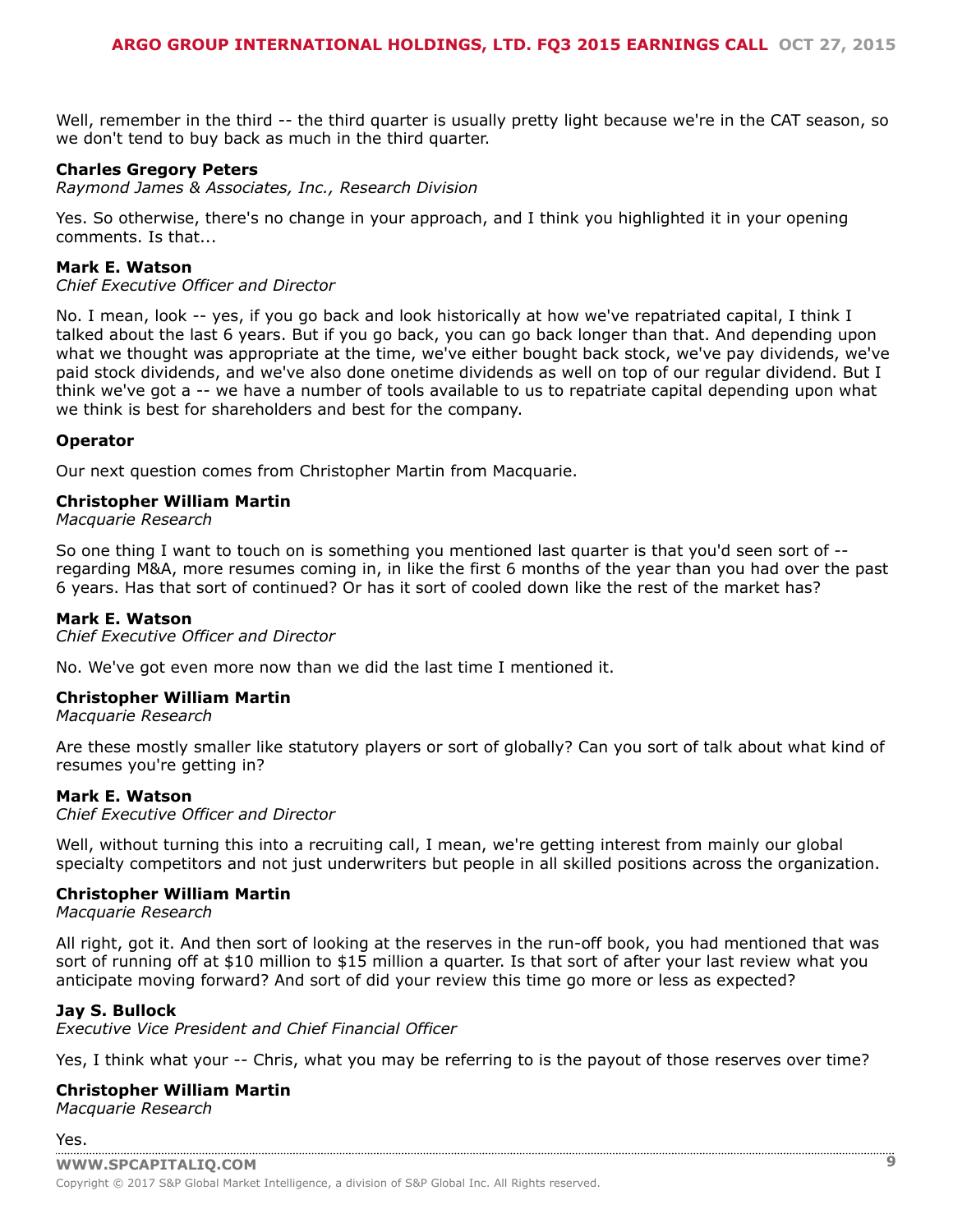#### **Jay S. Bullock**

#### *Executive Vice President and Chief Financial Officer*

Right, and I'm going to use some round numbers. \$200 million is the [indiscernible]risk management book, \$50 million is A&E. The risk management book has a declining payout pattern because you end up with some lives -- some permanent and total disabled lives that go on for a long period of time. So that's slowed somewhat, although we still continue to see a decline in the total level of reserves outstanding. It's much less than 10% of the portfolio today. In terms of what we saw in the quarter, total was about \$7 million. It was a little bit from risk management, but it was mostly from the asbestos and environmental. That's a lighter number than what we've seen in prior years, and don't -- I don't read too much into that, other than it was nice to see that number declining a bit.

#### **Christopher William Martin**

#### *Macquarie Research*

All right, great. And then sort of sticking on the reserves. So the commercial book year-to-date still has a grossly adverse but was a solid quarter. Was there sort of any lines that came in more favorable or unfavorable compared to what your expectations were?

#### **Jay S. Bullock**

*Executive Vice President and Chief Financial Officer*

Well, in any one of these quarters, there's an up and a down, right? And so that's a -- that is, just as if we spent the time and disclosed how much got into the E&S book, you'd see mostly up and maybe 1 or 2 lines with small adjustments. The good news in Commercial Specialty this quarter is we had a couple of businesses that were favorable, and the ones that were -- that had any adverse development had relatively very small amounts of adverse development.

#### **Mark E. Watson**

*Chief Executive Officer and Director*

Yes, it's millions of dollars up and down. It's not big numbers.

#### **Jay S. Bullock**

*Executive Vice President and Chief Financial Officer*

Yes. There's no one big positive number carrying a large negative number.

#### **Operator**

Our next question comes from Adam Klauber from William Blair.

#### **Adam Klauber**

*William Blair & Company L.L.C., Research Division*

E&S growth is very good to see. Could you give us maybe some color how much is coming from business flow, just more business coming through the pipe? How much is coming from the economy, more construction, more lives? And how much is -- you just grow in different areas?

#### **Mark E. Watson**

#### *Chief Executive Officer and Director*

Well, for E&S, I think it's all 100% what's in the pipeline. Sorry, the growth is coming from what's already in the pipeline. And I think I talked about on the last quarter's call or perhaps 2 quarters ago, we're doing a better job of taking advantage of what's coming through our pipeline today. So we haven't been trying to expand the pipeline or expand product offering too much but rather do a better job of servicing our clients' needs from submissions that are already coming in the door, and we've changed the way we get work done, which has helped a lot. And of course, the technology investments that we've made have helped as well.

#### **Adam Klauber**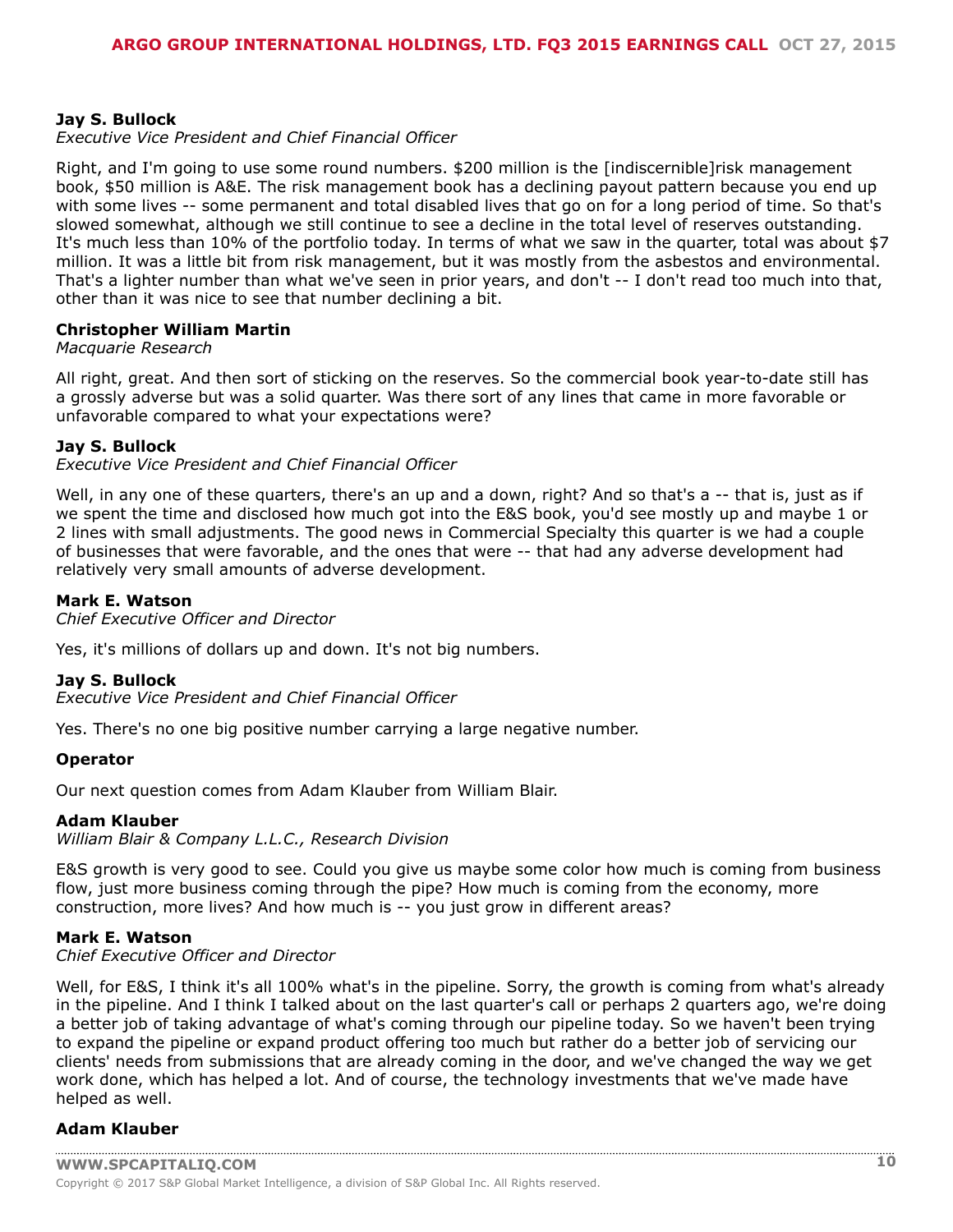#### *William Blair & Company L.L.C., Research Division*

Okay. So there's really not much change in the mix of the business or the type of the business, products. Would you say more property, more casualty? Is it just more of the same?

#### **Mark E. Watson**

#### *Chief Executive Officer and Director*

Yes, I would say that we've been more focused on writing the casualty opportunities that have come in the door than the property, because property is so competitive at the moment. There's probably a bit more property we could write if we wanted to, but we're not so inclined to chase the market down. I mean, Adam, the reality is we still got more business coming in the door than we can handle. So our challenge isn't to go find new customers, it's to make sure that we can service the ones we've got.

#### **Adam Klauber**

#### *William Blair & Company L.L.C., Research Division*

Okay. And then on Commercial Specialty, over the last couple of years, you've done a great job of really managing margin, improving the profitability there. Over the long term, is that -- does that have a potential to be a sub-90% combined, similar to the E&S business?

#### **Mark E. Watson**

#### *Chief Executive Officer and Director*

Well, I guess the answer is it depends on the market. If you go back and look at our financial results in 2006 and 2007 and perhaps even 2005, Commercial Specialty ran in the 80s and actually generated a better return on capital than E&S did. Was that a fleeting moment in time? Or was that a reflection of what it can do? Ask me in a couple of years. But I think that I think right now we've got all the businesses, but one, running the way we'd like. And I think we've got a clear line of sight on getting Argo Insurance back to profitability by the end of next year on a stand-alone basis.

#### **Adam Klauber**

*William Blair & Company L.L.C., Research Division*

And then also, you mentioned that some pressure on the commission line. And that ebbs and flows of the business when the market gets tough, that tends to happen. Is that also a function of, particularly the international markets Lloyd's the distribution is a bit more concentrated these days?

#### **Mark E. Watson**

#### *Chief Executive Officer and Director*

For sure. I think that the larger brokers here in London have a lot more leverage today than they did before. Having said that, the majority of our premium comes from kind of that next tier down of broker. But even they are exercising a bit of leverage right now on all of this in the marketplace.

#### **Adam Klauber**

*William Blair & Company L.L.C., Research Division*

Sure. Any of them softens...

#### **Mark E. Watson**

*Chief Executive Officer and Director*

Yes, point of commission -- a point of commission doesn't sound like a lot. But actually, a point of commission is just another point of the expense ratio.

#### **Operator**

[Operator Instructions] Our next question comes from Arash Soleimani from KBW.

#### **Arash Soleimani** *[Keefe, Bruyette, & Woods](www.capitaliq.com), Inc., Research Division*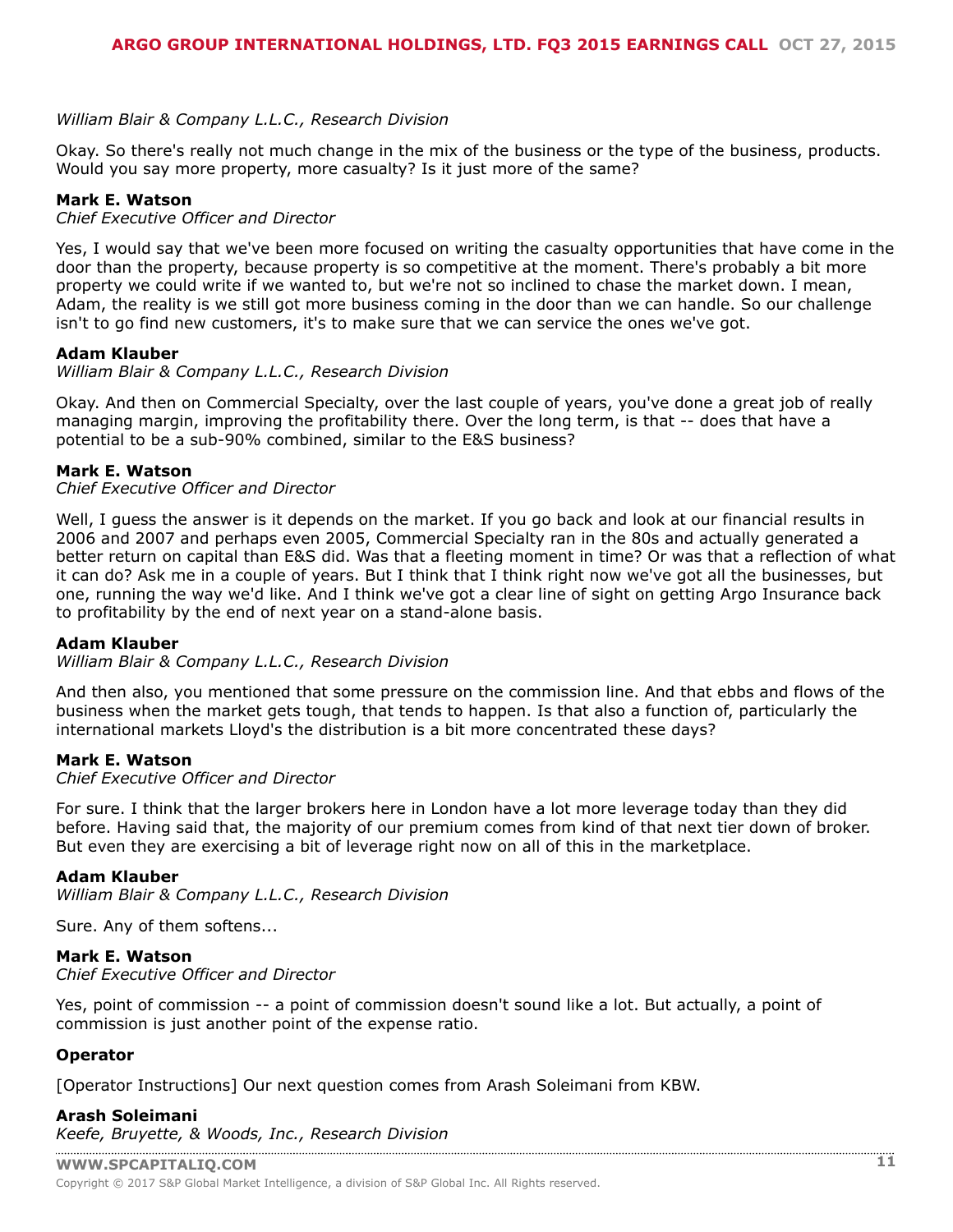I have a couple questions. I guess can you talk a little bit about your expectations for the core loss ratio? Obviously, it looked good this quarter. Just wanted to get your thoughts on the loss ratio going forward, excluding CATs and the favorable development, if you think that momentum can continue.

#### **Mark E. Watson**

#### *Chief Executive Officer and Director*

Well, this wasn't like the first time that's happened. Our loss ratio ex-CAT, ex-reserve development has been running in the mid-50s for a while now. Jay, you can jump in and refresh our memories of how long that's been going on, but it's been quite a while. So I do see that continuing. It may move around a point or 2, but I don't think we're going to see it move up and down 10 points.

#### **Jay S. Bullock**

#### *Executive Vice President and Chief Financial Officer*

And I guess the only other thing that I'd add to that, I might find a chart here in a minute -- the only other thing that I'd add to it is there's nothing in the quarter that I find aberrant, either up or down, to the extent we had a line of business where we thought, "Hmm, we might have to increase that loss pick a bit." And that's \$0.5 million or \$1 million there or maybe a large loss that might have been more than a large loss hold. But nothing -- I think it's been pretty consistent for a while, so I don't see anything that says that, that -- there's nothing fluke-ish about that number, I guess, is my point.

#### **Arash Soleimani**

#### *Keefe, Bruyette, & Woods, Inc., Research Division*

Okay, that's helpful. And I guess my other question on the -- on the ROE side, obviously, the results looked good on the combined ratio this quarter. Investment income looked good. When can we start to see the ROE start to -- the gap between Argo's ROE and sort of the specialty to your group's ROE. When do you think we can expect to see that narrow a bit?

#### **Mark E. Watson**

#### *Chief Executive Officer and Director*

Well, I think it narrows every quarter. So I would keep looking for next quarter, and I think you'll see it narrow a bit more.

#### **Jay S. Bullock**

#### *Executive Vice President and Chief Financial Officer*

Remember a part of what -- part of the message -- and I don't want to lose sight of this, but part of the message at beginning of the year was we have changed a part of the -- and change over a 4-, 5-year period that added an element to the investment strategy, it takes what used to be some income and runs it, and now comes through recurring gains. We think on an average year, that's probably going to contribute, meaning, average markets average year, \$15 million, \$20 million or so. So I would encourage you not to overlook that when you're thinking about the total return, the ROE.

#### **Arash Soleimani**

#### *Keefe, Bruyette, & Woods, Inc., Research Division*

Okay, that's fair. And I guess, finally, you guys talk a lot about the technology investments that you've made. And I know it's hard to quantify, but to what extent do you think that that's really fueling some of the growth that you've been seeing? Is that a major contributor?

#### **Mark E. Watson**

#### *Chief Executive Officer and Director*

Yes. For the businesses where we made that investment, I think it's allowed us to stay in the game and be very competitive. Had we not made those investments, I think our top line would look a lot different in the U.S.

#### **[Operator](www.capitaliq.com)**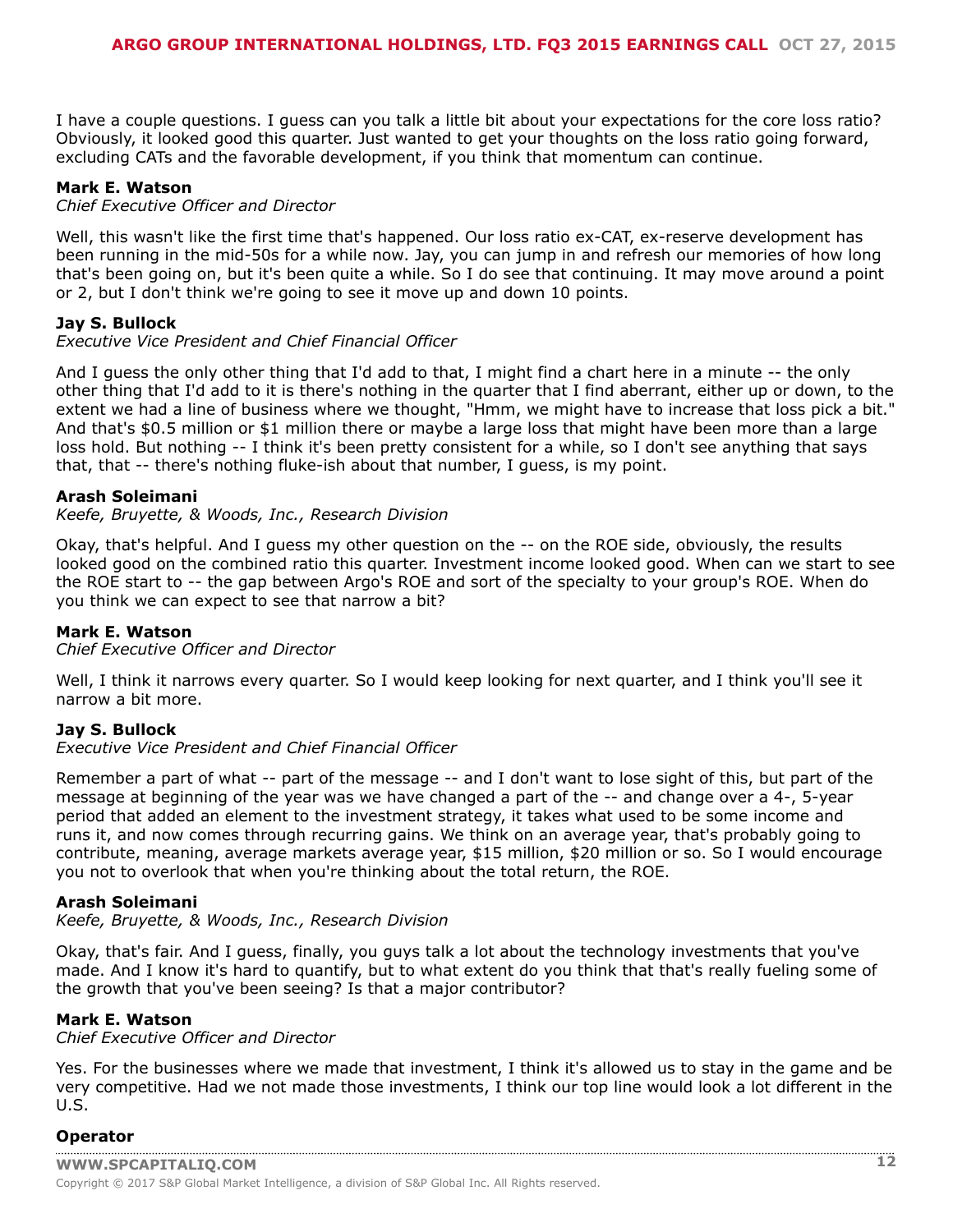Our next question comes from Ken Billingsley from Compass Point.

#### **Kenneth G. Billingsley**

*Compass Point Research & Trading, LLC, Research Division*

I'd like to just kind of add on to the technology question. You talked a little bit about some -- maybe potential expense savings in technology investments. Can you give us some more color in the next quarter? Can you talk about the costs and maybe where that's flowing through in the income statement and maybe how much that might be moving the needle a little bit? That -- and how long you expect that cost to be in the model?

#### **Mark E. Watson**

#### *Chief Executive Officer and Director*

Well, the kind of-- I'll let Jay answer the second part. The point I was trying to make a minute ago is I think that we've done a good job of leveraging -- well, building something we can now leverage, and we're just beginning to. We've changed our workflow, and as we -- it's like a lot of things right? The minute you change one thing, then you realize other things that you can change. And one of the things that we've realized over the last couple of months is at the rate of change that we've got going right now with our ability to leverage technology, not only what exists today but what's coming next, and the way we do work, we think we can continue changing the way we do work and streamlining the way we do work. And we think that will -- for the last couple of years, Ken, you heard me talk about how we're building a platform that we think we can leverage. And the expense savings, or I should say, the positive change in the expense ratio is likely to come from revenue growth as opposed to cutting expense, and I think we've now discovered that actually there's some expense to be taken out. And I don't want to speculate on that right now, so you can ask me that question again in 3 months. But I think there's some opportunity to pull some expense out over the next year that will move the needle as well that's complementary to some of the things we've already started.

#### **Kenneth G. Billingsley**

#### *Compass Point Research & Trading, LLC, Research Division*

And could you talk maybe -- has there been -- I mean, have you -- can you talk about what you've spent that may be outside of a normal recurring expense over the next 2 or 3 years that maybe able to come out that maybe is in these numbers. Is it 0.5 point, 1 point that you've spent on these initiatives? Or is there some more that you need to spend that we just need to be aware of over the next 12, 24 months?

#### **Mark E. Watson**

#### *Chief Executive Officer and Director*

Yes. So like with all big capital projects, they're amortized over a period of time. And the expense load that's in the U.S. business for that in any 1 year is several million dollars. We haven't said exactly, and I don't think I want to be any more specific than that.

#### **Kenneth G. Billingsley**

*Compass Point Research & Trading, LLC, Research Division*

Okay. And I would imagine just in the current market environment, you talked about there might be some place to actually pull some expense out, but it was -- a lot of it was supposed to come from growth. I guess it's kind of a struggle in this current market, not for you, but for everyone, given the competition to really let the model work out properly [indiscernible] leverage.

#### **Mark E. Watson**

*Chief Executive Officer and Director*

Sure. Yes, and that's why I was trying to make the point a minute ago that I think that -- before I said, "Look, don't count on the expense ratio to come down until revenue goes up." And what I'm seeing now is that I think there is an opportunity to not only grow revenue but cut expense. So I think we'll have an expense ratio benefit -- or non-acquisition expense ratio benefit from both.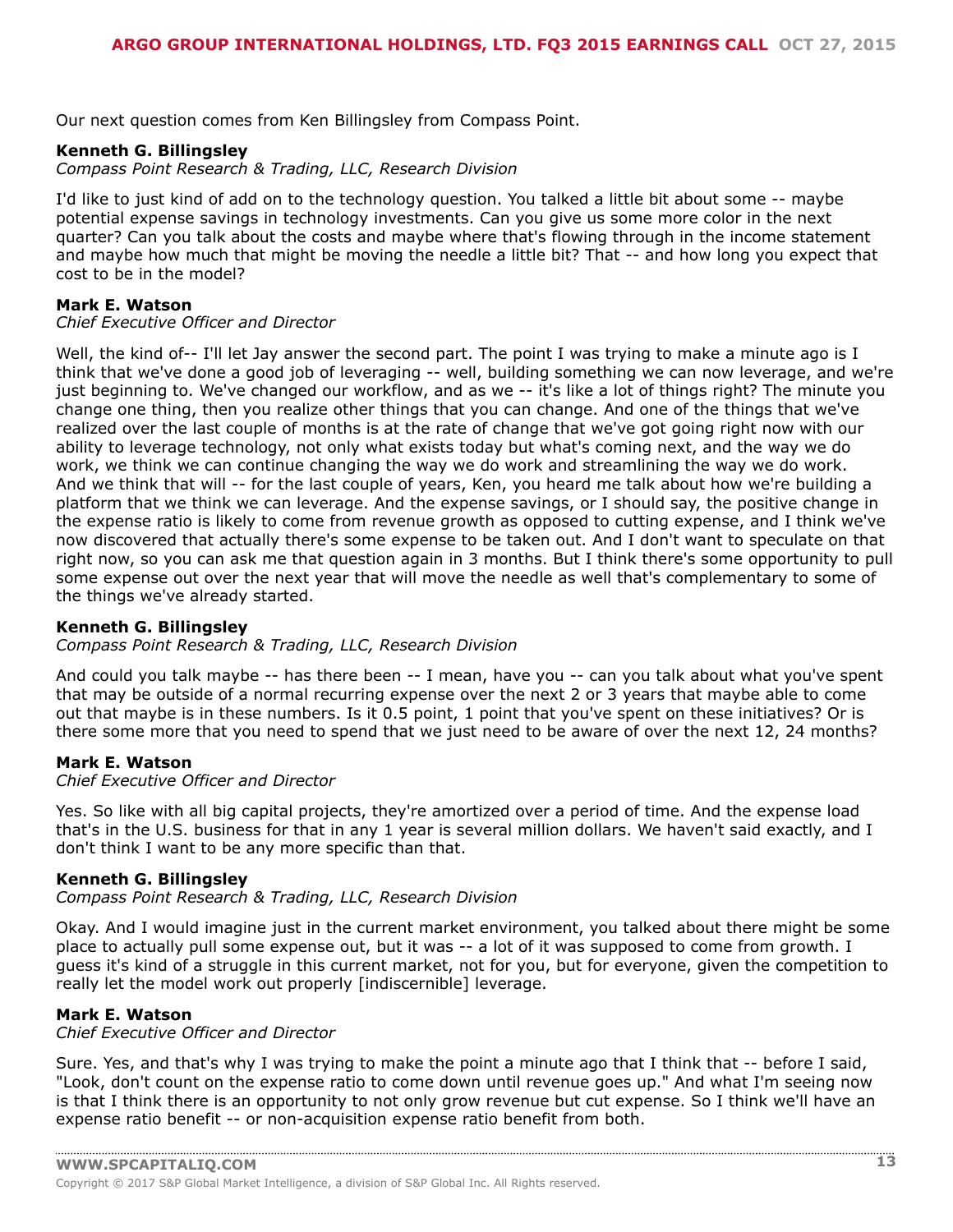#### **Kenneth G. Billingsley**

#### *Compass Point Research & Trading, LLC, Research Division*

Okay. The other question I had was on comments that you made earlier. Sorry to bring you back to the beginning. But you talked about Transportation and you reduced your exposure. There's been some commentary this quarter already about that certain lines of transportation, I know it's pretty broad, are looking like the fundamentals are starting to improve and maybe some rational pricing. Do you see that in your own book as a place to move back in because pricing is better? Or do you see that you still need to reduce your exposure right now with the current mix of business you have?

#### **Mark E. Watson**

#### *Chief Executive Officer and Director*

Yes, so we've seen the same thing. I don't -- so there's nothing else for us to reduce. While we expand our Transportation book a little more, we might. I mean, we didn't cancel everything. We just canceled the things that we thought, for sure, don't make money over a market cycle. So the easiest one to talk about, of course, is long-haul trucking in the U.S. Even if rates go up there, I don't think you'll see us come back into that. I think right now, we'll spend the -- I think we'll spend the next 6 to 9 months just watching what's really going on in the transportation market. If there's a class of business that we really like, that we think we can do more, then we absolutely will. We're not afraid of transportation. We're just -- we just know there's certain parts that empirically don't make money.

#### **Operator**

This will conclude our question-and-answer session. I would like to turn the conference back over to Mr. Watson for any closing remarks.

#### **Mark E. Watson**

*Chief Executive Officer and Director*

I'd like to thank everyone for joining the call today. I'd also like to thank everyone for their patience.

I think that we're now finally starting to see in the financial results a lot of the work that we've been doing for the last couple of years. We still have a lot more work to do, and we look forward to talking to you at the end of the fourth quarter on how we're doing. And again, thank you for your time today.

#### **Operator**

The conference has now concluded. Thank you for attending today's presentation. You may now disconnect.